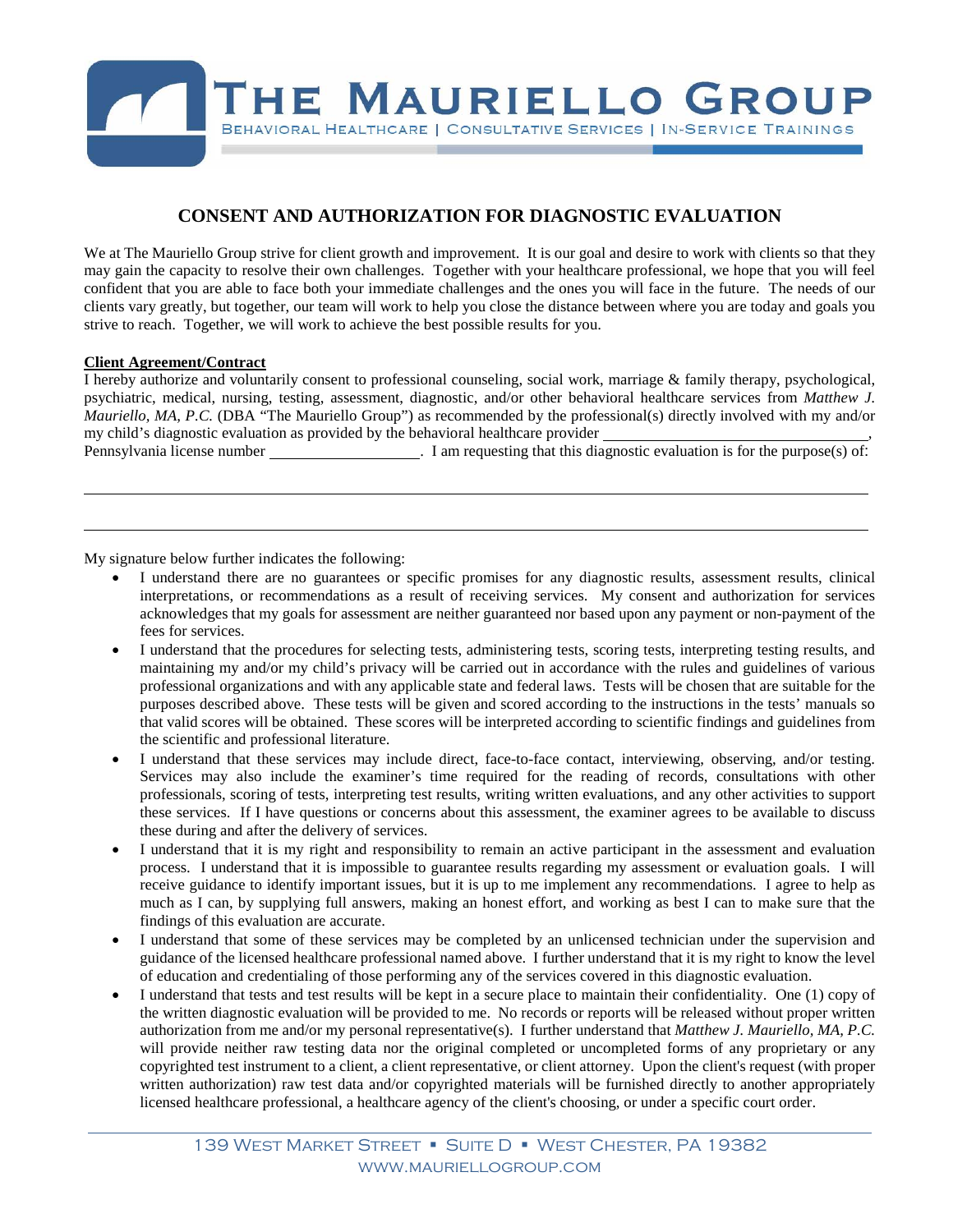Client Name/ID:

• I understand that if I am dissatisfied with any services, I will explicitly let it be known so any problem can be quickly resolved. I further understand that I may terminate services at any point without consequence; however, I understand that I forfeit any initial non-refundable deposit if I terminate this contract prior to the completion of the diagnostic evaluation and/or written report.

### **Parts of Diagnostic Evaluation**

Common features of diagnostic evaluations typically include the following:

- Review of Records: Includes any background information and records from referral sources, employers, schools, courts, other healthcare providers, or the client to enable the examiner to have an historical context that benefits the evaluation process.
- Clinical Interview: A professional interview with the client asking about a client's family history, medical history, psychiatric symptoms, educational history, employment history, social functioning, legal history, substance use, and mental status. Collateral contact may be obtained from family members or representatives of the referral source to provide additional information. The behavioral healthcare provider named above typically performs the clinical interview.
- Questionnaires: These questionnaires measure psychiatric symptoms, behaviors, or personality traits; client results are then compared to other people of similar age or background. The behavioral healthcare provider or a psychometric technician may provide the instructions for completion of these inventories. These questionnaires can either be completed by the client or client's informant with pencil-and-paper or electronically.
- Cognitive & Neuropsychological Tests: These may include tests of intellectual ability, problem-solving, academic achievement, visual-motor coordination, attention span, neurological functioning, memory, and processing speed. The behavioral healthcare provider or a psychometric technician may administer and/or score these tests.
- Validity Assessment: The behavioral healthcare provider may also assesses the accuracy evaluation based the consistency of your responses or your effort on the methods described above. It is therefore very important that you be as truthful as possible with the examiner and provide your best effort on all assessment tasks. The behavioral healthcare provider will determine if the evaluation results appear to be valid, if they are to be interpreted with some degree of caution, or they are to be declared invalid altogether if it is discovered that you were not truthful or provided a poor effort.
- Written Diagnostic Evaluation Report: After the all results are obtained, the behavioral healthcare provider typically interprets these test data into a clear diagnostic evaluation report. The evaluation report reviews the results, provides detailed analysis of the questionnaire or cognitive test results, summarizes the data, and lists any diagnostic impressions as outlined in the *Diagnostic and Statistical Manual of Mental Disorders, 5th Edition* (*DSM-*5; American Psychiatric Association, 2013). Additionally, recommendations are typically listed at the conclusion of the diagnostic evaluation for further direction.

### **Limits of Confidentiality with Protected Health Information**

I understand that the protected health information (PHI) contained in any diagnostic evaluation or test results may not be confidential if I and/or my child is referred by an organization such as a government agency, a court, an insurance company, an employer, a school, or an attorney. I understand that I may need to share this PHI in full or in part with such a referral source. I understand it is my right to not share any PHI with a referral source, but this right may negate the reasons I am receiving services. I understand that if I complete an appropriate written authorization for release of PHI to a referral source or a court order exists that there is no expectation of privileged or confidential communication; however, *Matthew J. Mauriello, MA, P.C.* endeavors to respect the privacy of all parties, and will not include information in the diagnostic evaluation report that is not directly relevant to the reason for referral. I understand that the behavioral healthcare provider will be transparent as to what information will be shared with the organizational referral source. I understand that in some cases (e.g., court orders) I will not obtain a copy of the diagnostic evaluation report; the referral source, who is paying for the services, typically receives the sole copy of the report as it is considered their property. I further understand and agree that there is typically no feedback session offered unless I request one, and arrange for payment of that session.